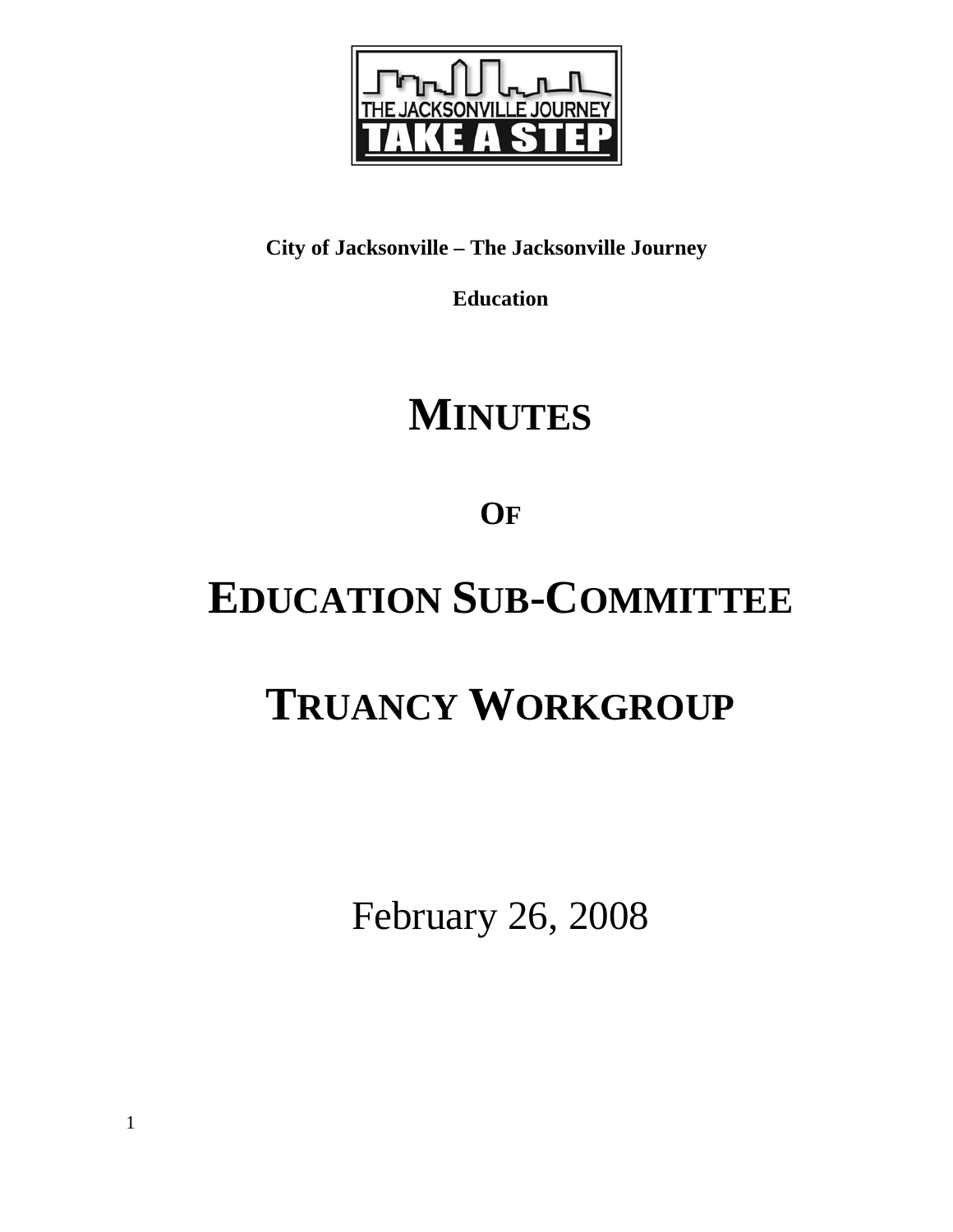# **The Jacksonville Journey – Education**

# **Education Sub-Committee**

# **Truancy Workgroup**

## **February 26, 2008**

## **9:00 a.m.**

**PROCEEDINGS before the Jacksonville Journey – Education Sub-Committee, Truancy Workgroup taken on Friday, February 26, 2008, Edward Ball Building, 8th Floor, Room 851 – 214 N. Hogan Street, Jacksonville, Duval County, Florida commencing at approximately 9:00 a.m.** 

 **Truancy Workgroup** 

**Bill Scheu, Chair Nancy Broner, Member Jonathon Brice, Member Pastor Moses Criswell, Member Councilwoman Mia Jones, Member Shelley Grant, Member Bill Hodges, Member Connie Hodges, Member**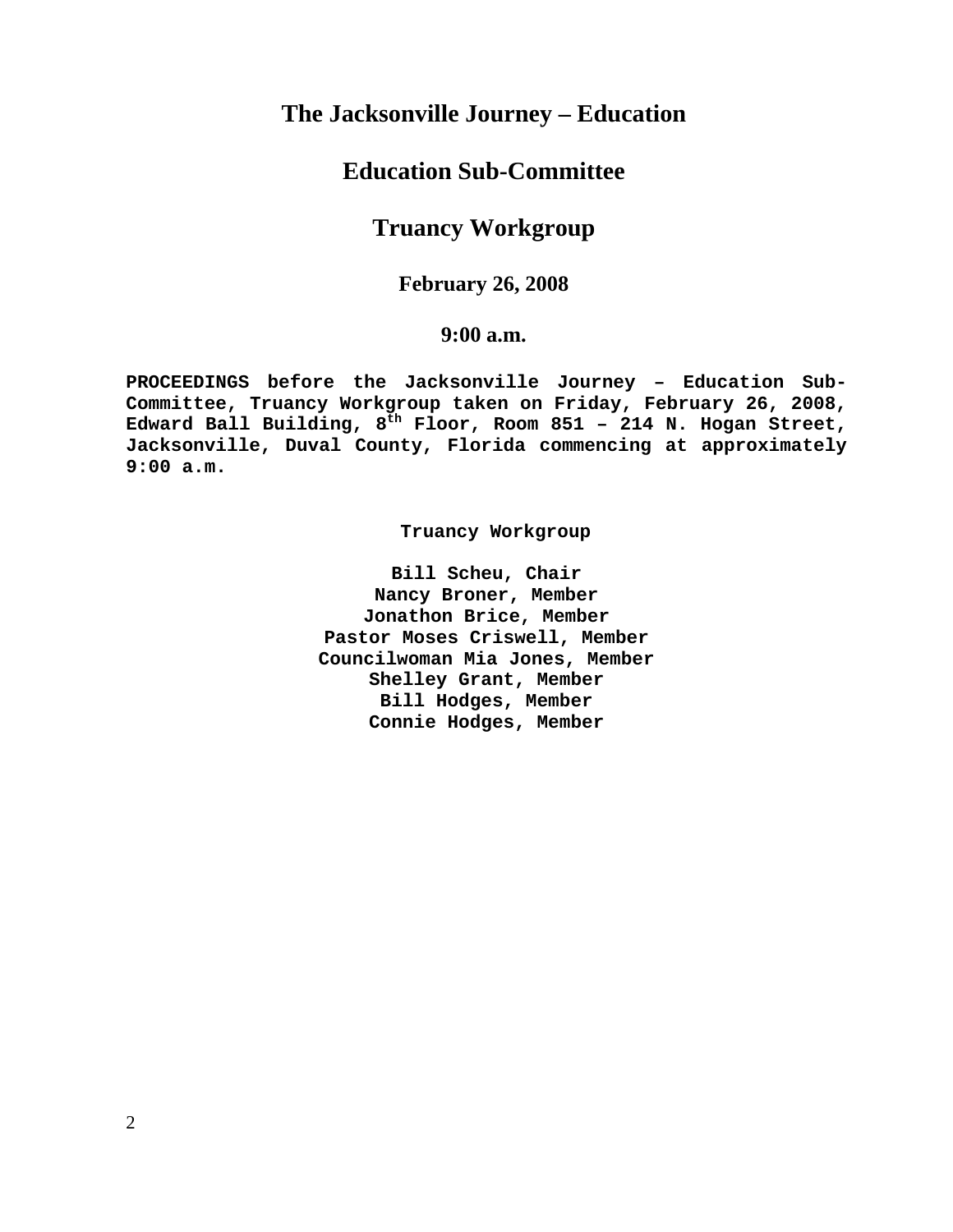## **APPEARANCES**

### **COMMITTEE CHAIRS & MEMBERS:**

Bill Scheu, Chair Shelley Grant, Member Bill Hodges, Member

## **ABSENTEE MEMBERS:**

Nancy Broner, Member Pastor Moses Criswell, Member Connie Hodges, Member Councilwoman Mia Jones, Member Jonathon Brice, SME/Adviser

### **STAFF:**

Alice Checorski

## **OTHERS PRESENT:**

Donna Massie-Cobb Kathy Graw Tom Majdanics Melanie Patz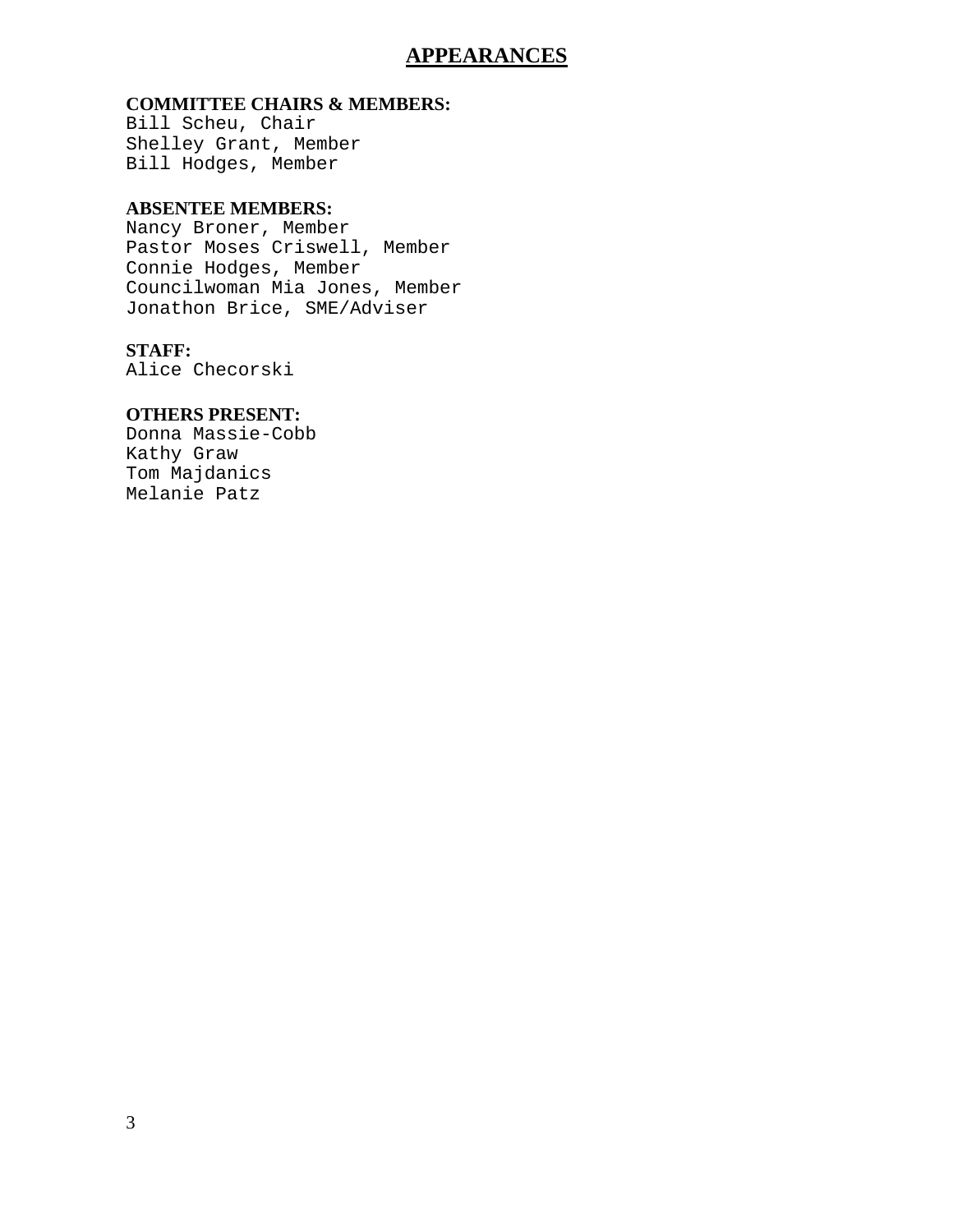### **PROCEEDINGS**

February 26, 2008

Education Sub-Committee, Truancy Workgroup 9:00 a.m. **Call to Order and Comments.** Chairman Bill Scheu called the meeting to order at 9:10 a.m.

#### **1. Purpose of Meeting.**

Discuss the challenges centered around truancy impacting the Mayor's crime initiative – The Jacksonville Journey.

Chairman Bill Scheu led the workgroup in a review of the proposed Sub-committee Recommendations. He requested that the memorandum be addressed to the Education, Literacy, Truancy and Dropout Subcommittee of the Jacksonville Journey, from the Truancy and Dropout Workgroup, and be dated March 5, 2008.

The workgroup discussed and agreed upon the prioritization and renumbering of the recommendations as follows:

#### **1. Truancy Prevention**

- 1.a. Hiring and Deployment of 30 additional Attendance Social Workers
- 1.b. Identification, alignment and coordination of community resources to support elimination of truancy.
- 1.c. Development of Community Action Truancy Team

#### **2. Dropout Prevention**

- 2.a. United Way Achievers for Life
- 2.b. The Community Foundation

 Part I – Making the Move: *Transitions to Middle School* Part II – Make the Move: *Transition to High School* 

4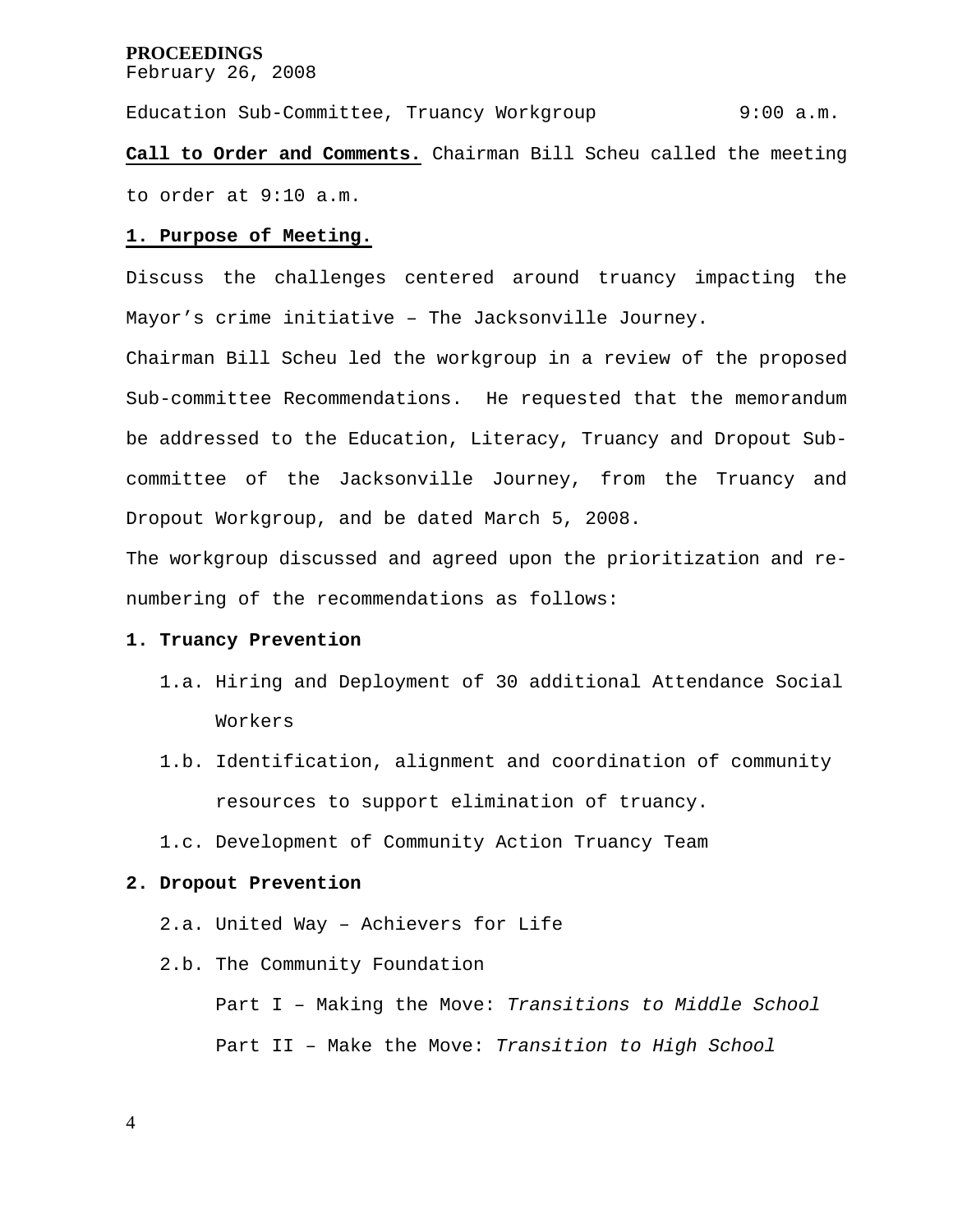Other changes to the draft include the following:

Table 1 appearing under item 1.a. should be moved to one page with totals appearing on the bottom of the columns.

The workgroup decided not to recommend where to place these additional 30 social workers as they do not want to micromanage the decision. The allocation should be left to the school system. Ideally, there should be one social worker in every school and two in the larger high schools. The workgroup asked Donna Massie-Cobb to include the analogy of Sandalwood High School due to the number of students. Ms. Cobb stated our services should be where the need is greatest.

The workgroup discussed the role of the Full Service Schools experienced social worker who will serve as a coordinator of resources and services. Ms. Cobb said we need someone well-versed in the resources available and who would be an asset to the DCPS. A case manager would be there to provide assistance.

Melanie Patz said this person would be assigned to the staff to recommend resources and be a part of the Community Action Truancy Team.

5 Mr. Scheu suggested changing the recommendation to two Full Service Schools social workers whose function is not to manage the 62 Attendance Social Workers, but to provide information and resources and participate on the Community Action Truancy Team. The workgroup reviewed item 1.c. (formerly Recommendation #3), Development of Community Action Truancy Team and recommended changing paragraph two, The State Attorney's Office (SAO) **should**  (instead of would) be the lead agency in creating and maintaining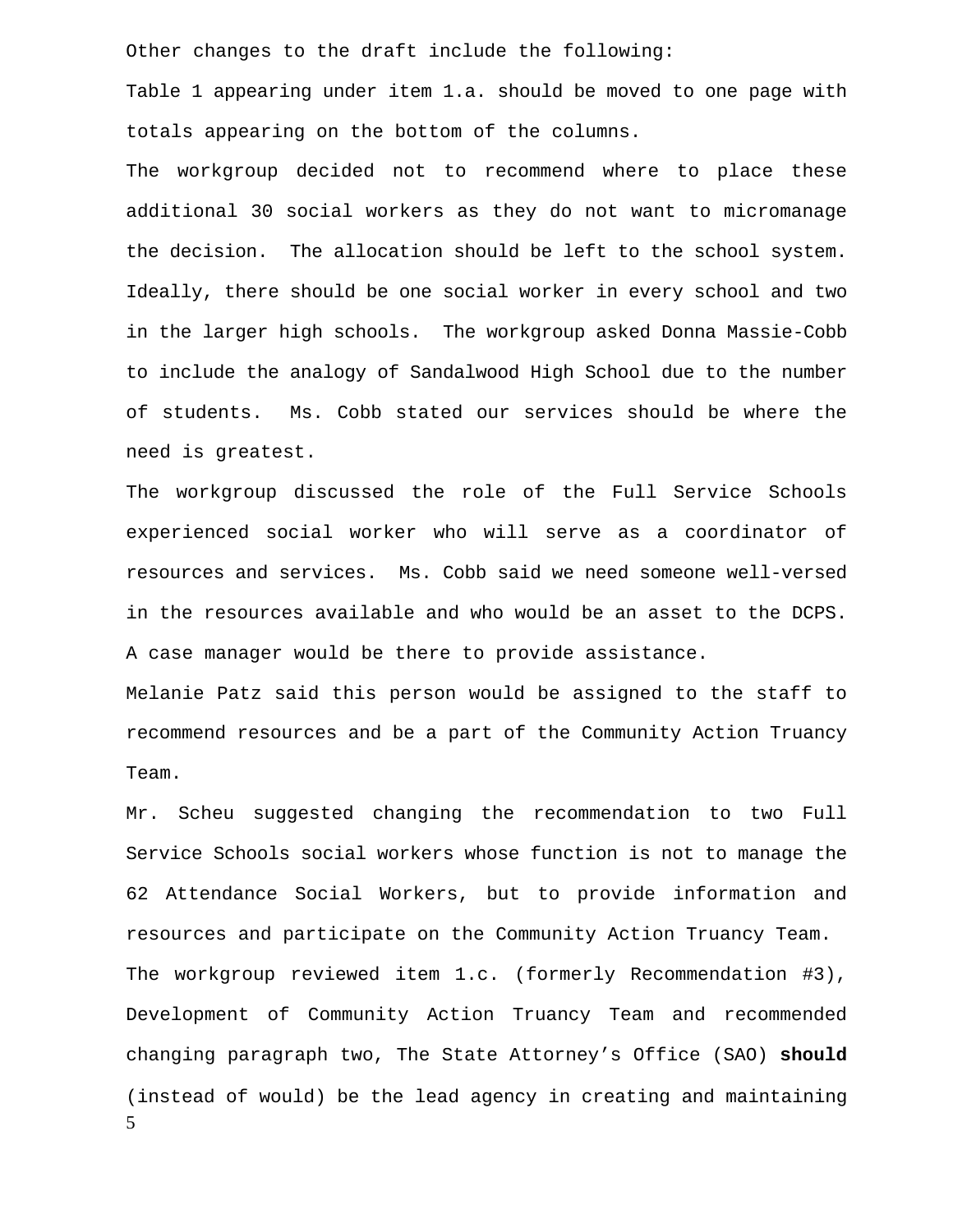the truancy team. The two Full Service School social workers would be members. Additionally, the sentence containing "war room" atmosphere should include "where members of the team meet no less frequently that bi-weekly."

The workgroup next discussed item 2. Dropout Prevention. Melanie Patz clarified the first paragraph regarding "community leaders" who are not necessarily associated with the stakeholders' organizations but are concerned with the truancy issues. The workgroup decided to remove the Fiscal Note: \$350,000 per year since additional funding will be needed for some high schools if other feeder patterns are selected.

Ms. Patz explained that the two high schools targeted in 2008 are Ribault and Raines; in 2009 Englewood, Sandalwood and Fletcher and in 2010 adding Forrest and Andrew Jackson. The statement regarding 30% of Achievers For Life students showed improvement in GPA, etc. should be prefaced with "preliminary data shows 30%....."

Tom Majdanics and Bill Scheu recommending adding to the Outcomes "it is important to remember that these are high school feeder patterns and the dollars are going to middle schools." A chart should be included in the proposal listing the schools.

2.b. Community Foundation – the workgroup suggested making a note of the cumulative nature of these numbers. Also, in the last paragraph before Program Design stating The Community Foundation will pilot….the workgroup recommended taking out the Truancy and Dropout Prevention committee and change it to recommendations will be made for replication and expansion.

6